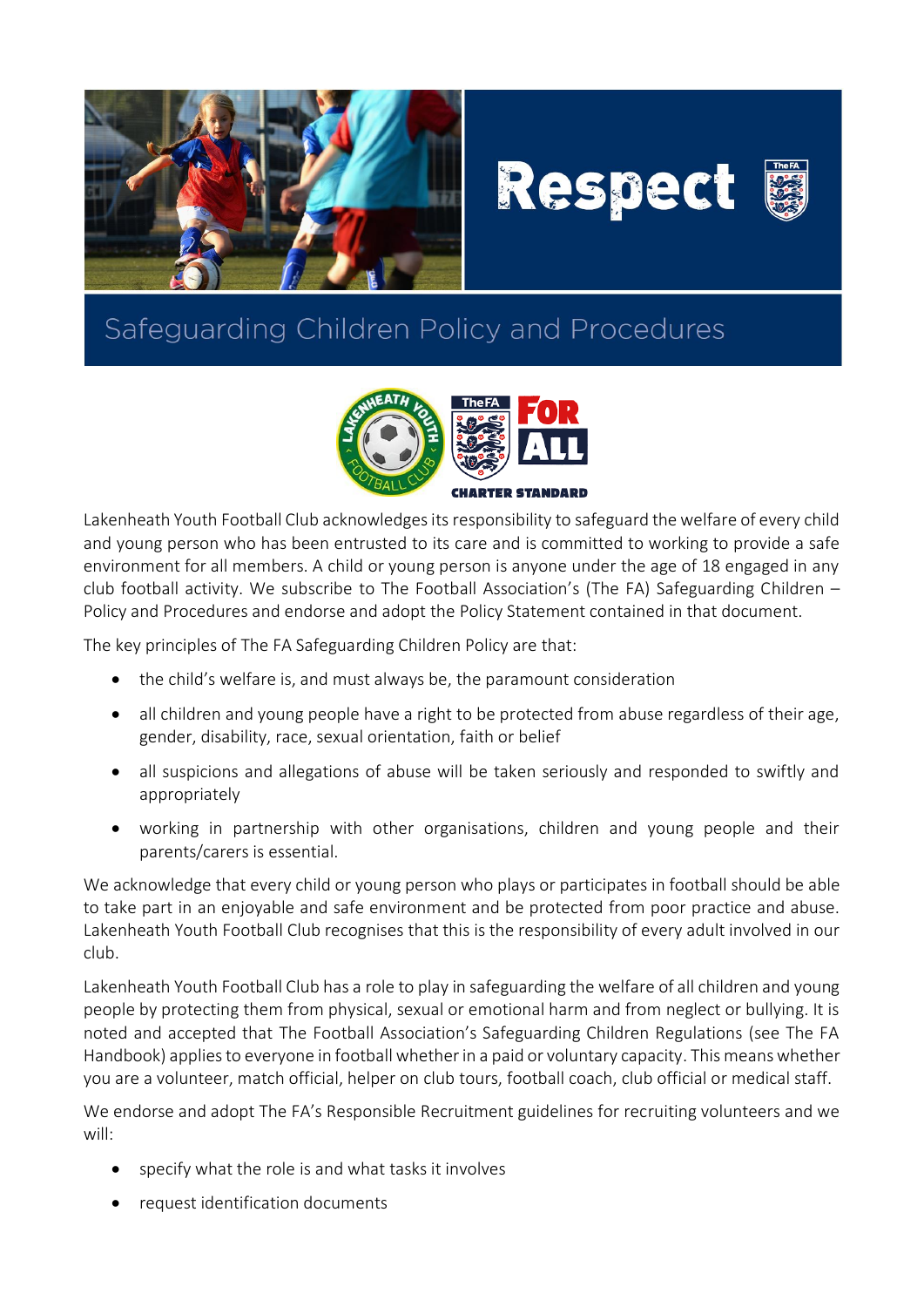- as a minimum meet and chat with the applicant(s) and where possible interview people before appointing them
- ask for and follow up with 2 references before appointing someone
- where eligible require an FA accepted Enhanced Criminal Record Check (CRC) with Barring List Check in line with current FA policy and regulations.

All current Lakenheath Youth Football Club members working in eligible roles, with children and young people - such as managers and coaches are required to hold an in-date FA accepted Enhanced CRC with Barring List check as part of responsible recruitment practice $^{\rm 1}.$ 

If there are concerns regarding the appropriateness of an individual who is already involved or who has approached us to become part of Lakenheath Youth Football Club guidance will be sought from The Football Association. It is noted and accepted that The FA will consider the relevance and significance of the information obtained via the CRC Process and that all suitability decisions will be made in accordance with legislation and in the best interests of children and young people.

Lakenheath Youth Football Club supports The FA's Whistle Blowing Policy. Any adult or young person with concerns about a adult in a position of trust with football can 'whistle blow' by contacting The FA Safeguarding Team on 0800 169 1863, by writing to The FA Case Manager at The Football Association, Wembley Stadium, PO Box 1966, London SW1P 9EQ, by emailing Safeguarding@TheFA.com or alternatively by going direct to the Police, Children's Social Care or the NSPCC. Football Club encourages everyone to know about The FA's Whistle Blowing Policy and to utilise it if necessary.

Lakenheath Youth Football Club has appointed a Club Welfare Officer in line with The FA's role profile and required completion of the Safeguarding Children and Welfare Officers Workshop. The post holder will be involved with Welfare Officer training provided by The FA and/or County FA. The Club Welfare Officer is the first point of contact for all club members regarding concerns about the welfare of any child or young person. The Club Welfare Officer will liaise directly with the County FA (CFA) Welfare Officer and will be familiar with the procedures for referring any concerns. They will also play a proactive role in increasing awareness of Respect, poor practice and abuse amongst club members.

We acknowledge and endorse The FA's identification of bullying as a category of abuse. Bullying of any kind is not acceptable at our club. If bullying does occur, all players or parents/carers should be able to tell and know that incidents will be dealt with promptly. Incidents need to be reported to the Club Welfare Officer in cases of serious bullying the CFA Welfare Officer may be contacted.

Respect codes of conduct for Players, Parents/ Spectators, Officials and Coaches have been implemented by Lakenheath Youth Football Club. In order to validate these Respect codes of conduct the club has clear actions it will take regarding repeated or serious misconduct at club level and acknowledges the possibility of potential sanctions which may be implemented by the County FA in more serious circumstances.

Reporting your concerns about the welfare of a child or young person. Safeguarding is everyone's responsibility if you are worried about a child it is important that you report your concerns – no action is not an option.

- 1) If you are worried about a child then you need to report your concerns to the Club Welfare Officer.
- 2) If the issue is one of poor practice the Club Welfare Officer will either: